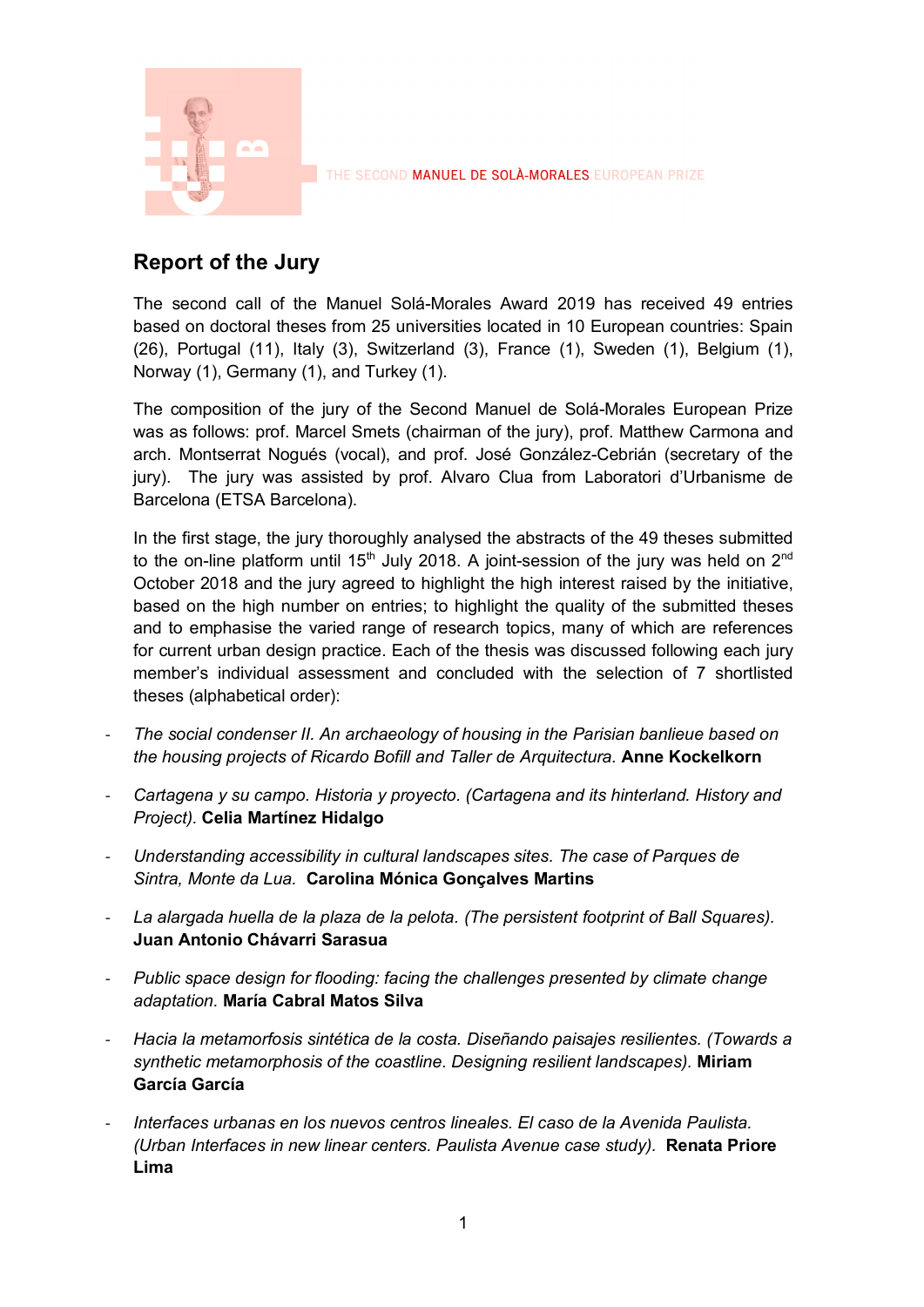

The shortlisted theses were analysed in full detail by the jury members during the period ranging from October through January, using both the complete digital versions and the hardcopies of the theses as presented for their respective VIVAS. In a joint session held at Laboratori d'Urbanisme de Barcelona on the 25<sup>th</sup> January 2019, the jury unanimously selected a winner and three theses that were granted a special mention. Based on the remarks of the four members, the following statements reflect their shared positions.

First of all, the Jury would like to acknowledge the outstanding value of the three shortlisted candidates (alphabetical order):

**Celia Martínez Hidalgo**, who wrote her doctoral thesis under the co-supervision of Prof. Dr. José Luis Gómez Ordóñez and Prof. Dr. Rafael Reinoso Bellido, Universidad de Granada. Her thesis, entitled "*Cartagena y su campo. Historia y proyecto*" (*Cartagena and its hinterland. History and project*), successfully presents an outstanding research based on exuberant graphic analysis -mainly elaborated by the author- as a tool to develop a mature description of the physical evolution and the intellectual, political and socio-economic footprints of the city of Cartagena. The thesis successfully analyses the city through five key interventions, a methodology that could be potentially applied to inform the study of other cities in the Mediterranean context.

**María Cabral Matos Silva**, who wrote her doctoral thesis at the Universitat de Barcelona, under the co-supervision of Prof. Dr. João Pedro Costa, (Universidade de Lisboa, Faculdade de Arquitetura) and prof. Dr. Cristina Castel-Branco (Universidade de Lisboa, Instituto Superior de Agronomia). Her thesis, entitled "*Public space design for flooding: facing the challenges presented by climate change adaptation*" presents a detailed analysis on the challenge of flooding, through the detection of up to 40 categories and new tools for a resilient public space design. The thesis reviews a wide number of strategies adopted in different countries in an attempt to build up a wider conceptual framework and apply those impact mitigation strategies in the context of Lisbon.

**Carolina Mónica Gonçalves Martins**, who wrote her doctoral thesis under the cosupervision of Prof. Dr. Teresa Frederica Tojal de Valsassina Heitor, Prof. Dr. António Ressano Garcia Lamas, and Eng. Nuno Miguel Rodrigues Marques Oliveira and was defended at the Instituto Superior Técnico – Universidade de Lisboa. Her thesis, "*Understanding accessibility in cultural landscapes sites. The case of Parques de Sintra, Monte da Lua*". The thesis follows a research model based on the analysis of two case studies: Park of Montserrat and Park of Pena. While acknowledging the interest of the topic due to its importance in today's society, and the correct methodological development, addressing the current difficulties to adapt accessibility and Cultural Heritage, the research becomes too narrative and the graphic material is too abstract.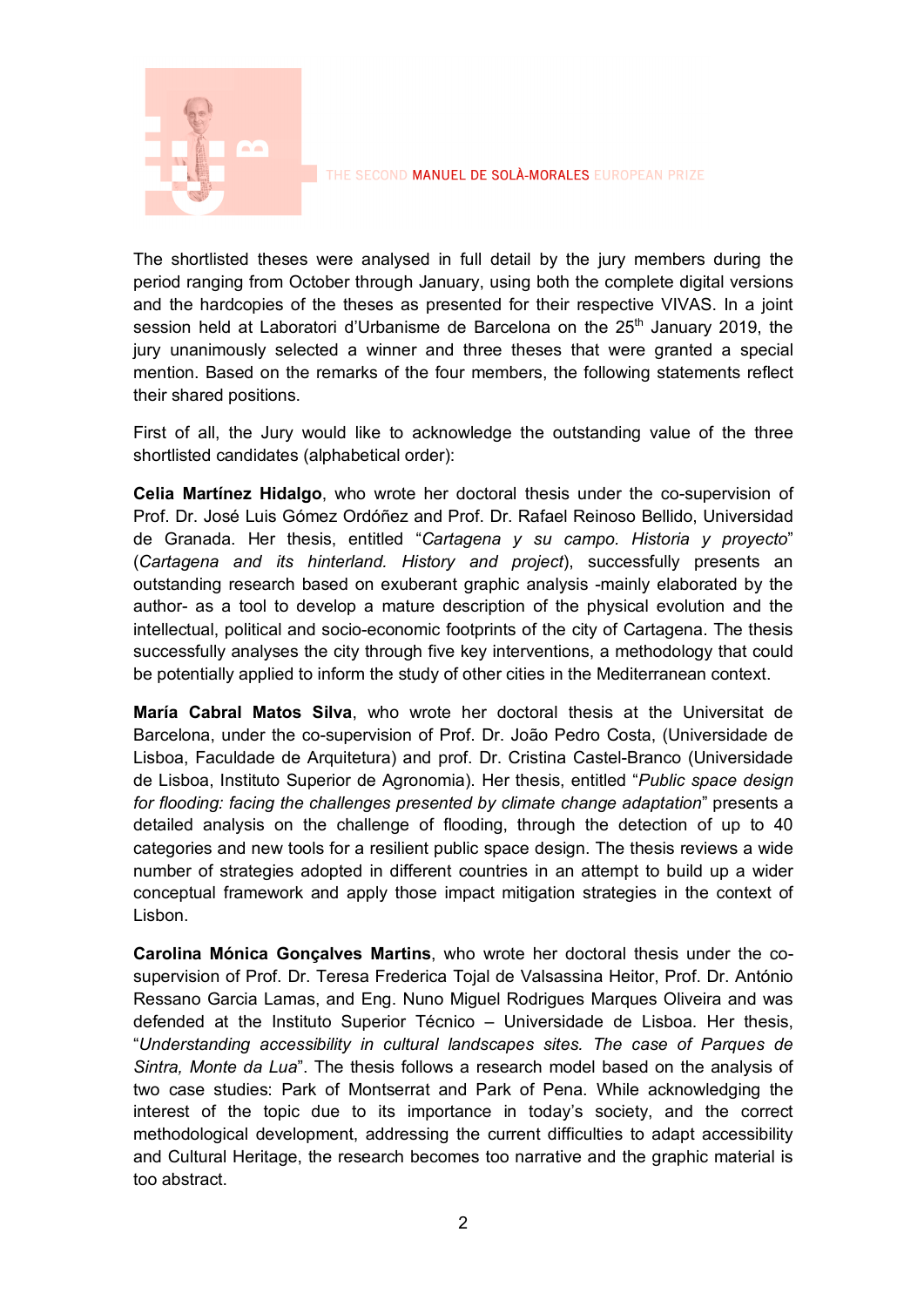

The Jury agreed to nominate three special mentions for the Second Manuel de Solà-Morales European Prize. There is no hierarchy among them, who are:

**Anne Kockelkorn**, who wrote her doctorate under the supervision of Prof. Dr. Philip Ursprung, ETH Zurich, Department of Architecture.

Entitled "*The social condenser II. An archaeology of housing in the Parisian banlieue based on the housing projects of Ricardo Bofill and Taller de Arquitectura"*, the thesis gives a thorough and close-up view reading of a not well-known period of time of social housing in France, how they changed the social policy to integrate the liberal attitude trying to create a settlement for the whole society. Through an in-depth study and personal living in Ricardo Bofill's projects, the thesis gives an innovative perspective to the in-between field between 'microurbanism' and 'macroarchitecture', thus enrichening the understanding of the megastructures and bringing together views from the sociology, the economics, the psychology and architecture. The thesis is also a valuable and complete contribution to the literature review on that topic.

**Juan Antonio Chávarri Sarasua**, who wrote his doctorate under the supervision of Prof. Dr. Xabier Unzurrunzaga Goikoetxe, Universidad del País Vasco - Euskal Herriko Unibertsitatea.

His thesis, entitled "*La alargada huella de la plaza de la pelota*" (The persistent footprint of ball squares) presents a mature research on the Basque Country's medieval cities from the perspective of the Juego de la Pelota (*Ball Game*) and its evolution over time. The thesis combines a sound theoretical background with a professional understanding of the city, including clear written arguments and thorough graphic documentation. Sketches, elevations, cross sections, precise photographs, textures in redrawn, recreated and re-elaborated plans are combined in a proper format and layout and effectively presents both a global analysis of the historic settlements and the detailed reading of the transformation of the squares. The thesis also is exemplary in its potential for transversal reading and demonstrates the capacity to read the city with an educated eye: its observation is based on reflection and thought, its thinking on observation.

**Miriam García García**, who wrote her doctorate under the supervision of Prof. Dr. José María Ezquiaga Domínguez, Universidad Politécnica de Madrid.

Her thesis, "*Hacia la metamorfosis sintética de la costa. Diseñando paisajes resilientes" (Towards a synthetic metamorphosis of the coastline. Designing resilient landscapes),* makes use of a planning approach to coastlines to describe and categorizethe current state of the art in addressing the upcoming challenges imposed by the climate change. The author, with a broad experience in coastal planning, reconsiders the current practise through case studies selected from the entries to the